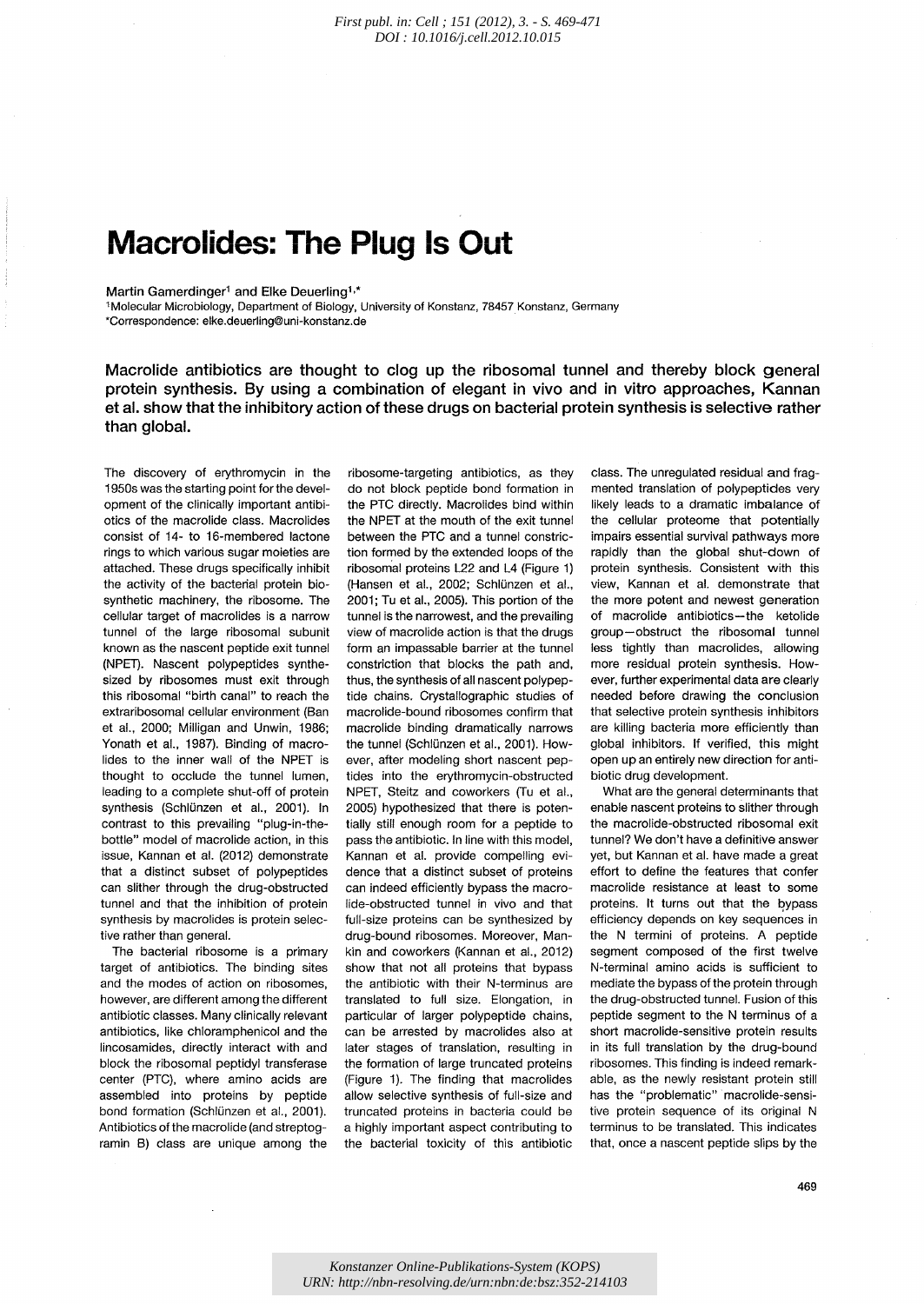

#### **Figure 1. Selective Blockade of Protein Synthesis by Macrolide Antibiotics**

Nascent polypeptides in the macrolide-obstructed ribosomal tunnel have multiple potential fates. The side view of the 50S large ribosomal subunit {cut in half} shows the binding site of the macrolide antibiotics (yellow) within the nascent peptide exit tunnel (NPE1). Macrolides specifically bind at the inner wall of the exit tunnel proximal to the peptidyl transferase center (PTC) and distal to a tunnel constriction, where loops of the ribosomal proteins L4 and L22 protrude into the tunnel lumen. Most nascent peptides have critical protein sequences at their N terminus (red cross) that cannot pass the macrolide-obstructed tunnel part resulting in early translation arrest. However, some proteins feature distinct physicochemical or structural properties at the N terminus (green arrow) that allow the growing polypeptide to pass by the antibiotic. The synthesis of polypeptides that bypass the macrolide molecule initially with their N terminus can either be arrested at later stages of translation when critical downstream sequences (red cross) enter the macrolidebound tunnel portion or the proteins can be translated to full size.

drug with its N terminus, a decision is made that allows the translation of the protein in the macrolide-obstructed tunnel. However, there is no absolute rule for this N-terminal bypass, as macrolides can also induce late translation

arrest when critical downstream sequences enter the ribosomal tunnel. Kannan et al. elegantly show that the phenomenon of macrolide-dependent late translation arrest depends on the structure of the nascent peptide proximal to the PTC and that it very likely involves interactions of the nascent peptide with the ribosomal exit tunnel as well as with the macrolide molecule.

The study of Kannan et al. addresses a very important and interesting topic; the communication of nascent peptides with the inner ribosomal landscape and the contribution thereof to cellular physiology. The inner wall of the NPET is essentially built of 23S ribosomal RNA and is thus lined with hydrated polar groups and very few hydrophobic surfaces (Ban et aI., 2000). This allows the accommodation and the successful passage of most peptide sequences without regard to their chemical properties. However, the NPET is not a neutral conduit. Previous studies have shown that this tunnel is an important functional compartment that monitors the structure of the nascent polypeptide. Some nascent peptide segments interact with the ribosomal interior components proximal to the PTC and dramatically affect the rate of elongation or even terminate translation. The phenomenon of programmed translation arrest by nascent peptides has been identified not only in bacteria, but also in eukaryotes (lto et aI., 2010). A growing body of evidence indicates that nascent peptidemediated translation arrest plays an important role in cellular physiology. Such regulatory systems that use ribosome stalling sequences are in many cases activated by small metabolites (for instance, tryptophan or arginine) operating in negative feedback loops (Fang et aI., 2004; Gong and Yanofsky, 2002). Although the binding site of these metabolites on ribosomes is yet to be determined, these examples clearly show us that small molecules can modulate the discriminatory properties of the ribosomal exit tunnel. The study by Kannan et al. extends our knowledge of this phenomenon and suggests that small drug-like molecules that bind in the NPET cause structural changes and selective synthesis of a distinct subset of proteins. Targeted modification of the ribosomal tunnel resulting in selective protein